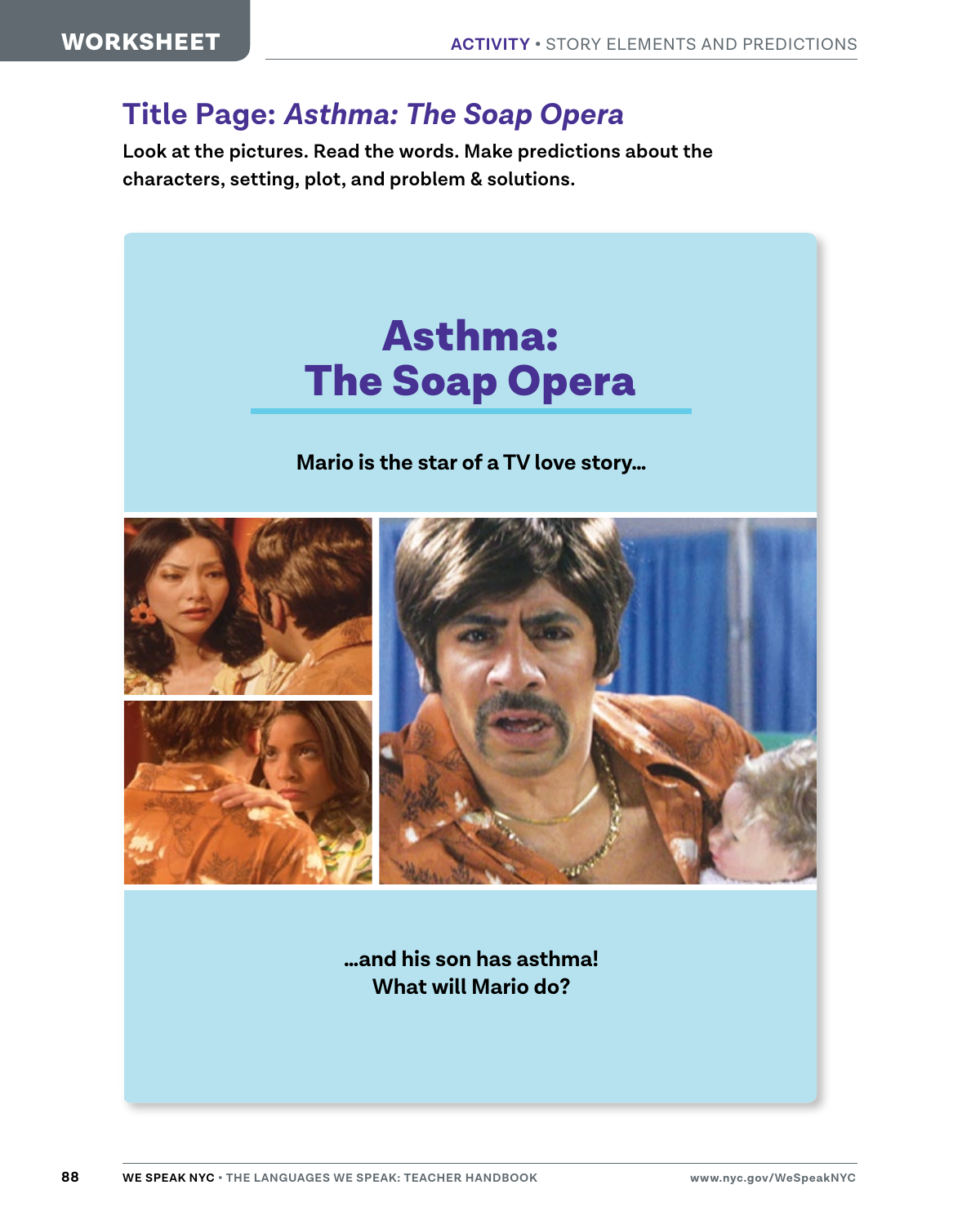## **Missing Dialogue:** *Asthma: The Soap Opera*

*What do you think the characters may be saying in the empty bubbles?* **Work with a partner to fill them in.**

## Mario and Maria

**The doorbell rings.**



**María is Mario's ex-girlfriend.**



**María loves Mario, but Mario loves Angela. And he has to take care of his sick baby!**